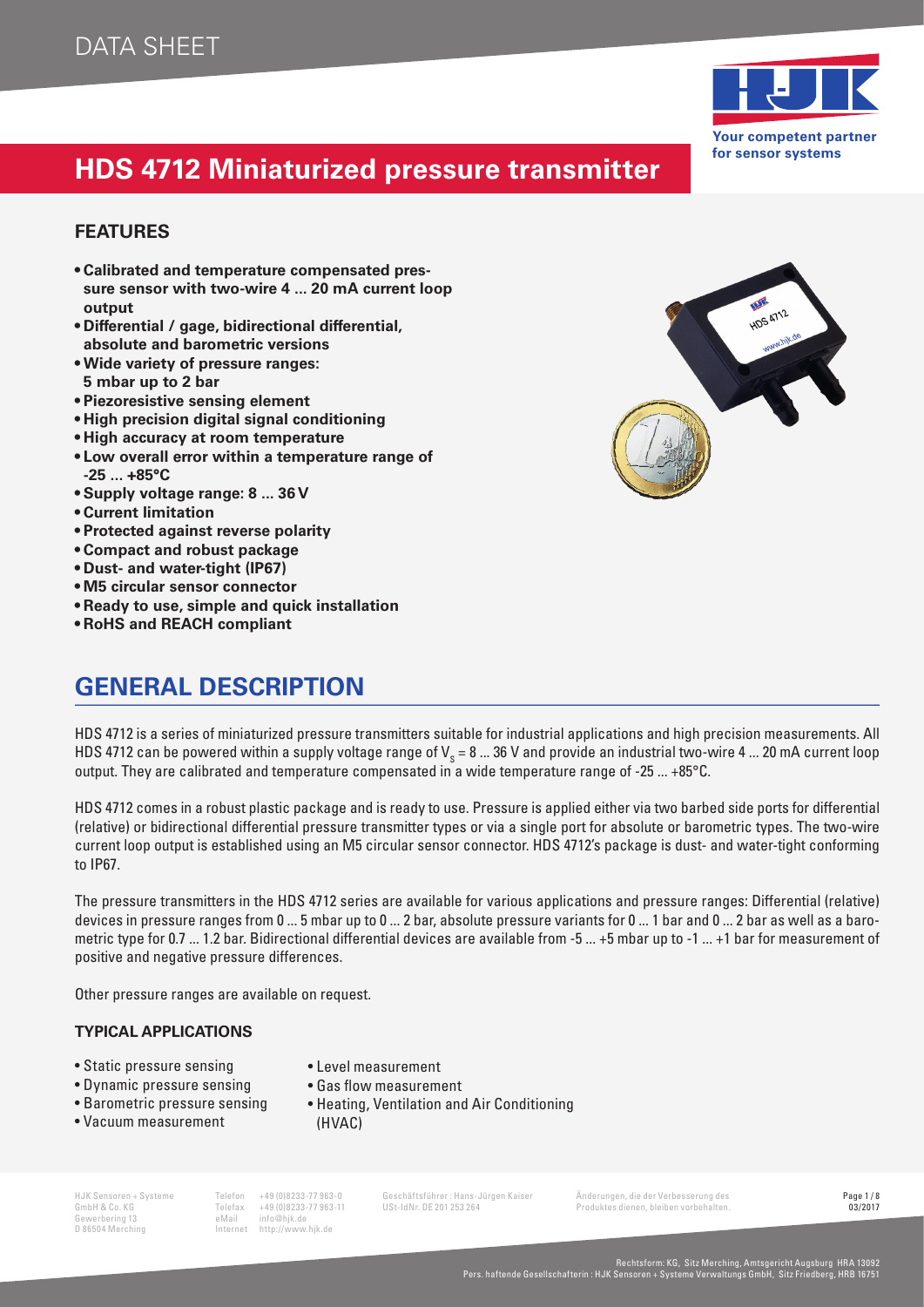

### **PRESSURE RANGES**

| <b>Pressure transmitter</b><br>type (code) | <b>Pressure type</b>       | <b>Pressure</b><br>range in mbar | <b>Burst</b><br>pressure <sup>1)</sup> in bar | <b>Pressure</b><br>range in PSI | <b>Burst</b><br>pressure <sup>1)</sup><br>in PSI |
|--------------------------------------------|----------------------------|----------------------------------|-----------------------------------------------|---------------------------------|--------------------------------------------------|
| <b>Ultra low pressure</b>                  |                            |                                  |                                               |                                 |                                                  |
| HDS 4712-0005-D                            | differential / relative    | $0+5$                            | > 0.35                                        | 00.073                          | > 5                                              |
| HDS 4712-0010-D                            | differential / relative    | 010                              | > 0.35                                        | 00.145                          | > 5                                              |
| HDS 4712-0005-D-B                          | bidirectional differential | $-5+5$                           | > 0.35                                        | $-0.073+0.073$                  | > 5                                              |
| HDS 4712-0010-D-B                          | bidirectional differential | $-10+10$                         | > 0.35                                        | $-0.145+0.145$                  | > 5                                              |
|                                            |                            |                                  |                                               |                                 |                                                  |
| Low pressure                               |                            |                                  |                                               |                                 |                                                  |
| HDS 4712-0020-D                            | differential / relative    | 020                              | > 0.5                                         | 00.290                          | >7                                               |
| HDS 4712-0050-D                            | differential / relative    | 050                              | >1                                            | 00.725                          | >15                                              |
| HDS 4712-0100-D                            | differential / relative    | 0100                             | >1                                            | 0 1.450                         | >15                                              |
| HDS 4712-0020-D-B                          | bidirectional differential | $-20+20$                         | > 0.5                                         | $-0.290+0.290$                  | >7                                               |
| HDS 4712-0050-D-B                          | bidirectional differential | $-50+50$                         | >1                                            | $-0.725+0.725$                  | >15                                              |
| HDS 4712-0100-D-B                          | bidirectional differential | $-100+100$                       | >1                                            | $-1.450+1.450$                  | >15                                              |
|                                            |                            |                                  |                                               |                                 |                                                  |
| <b>Standard pressure</b>                   |                            |                                  |                                               |                                 |                                                  |
| HDS 4712-0200-D                            | differential / relative    | 0200                             | > 5                                           | 02.901                          | > 72                                             |
| HDS 4712-0350-D                            | differential / relative    | 0350                             | > 5                                           | 05.076                          | > 72                                             |
| HDS 4712-0500-D                            | differential / relative    | 0500                             | > 5                                           | 07.251                          | > 72                                             |
| HDS 4712-1000-D                            | differential / relative    | 01000                            | > 5                                           | 014.50                          | > 72                                             |
| HDS 4712-2000-D                            | differential / relative    | 02000                            | > 5                                           | 029.01                          | > 72                                             |
| HDS 4712-0200-D-B                          | bidirectional differential | $-200+200$                       | > 5                                           | $-2.901+2.901$                  | > 72                                             |
| HDS 4712-0350-D-B                          | bidirectional differential | $-350+350$                       | > 5                                           | $-5.076+5.076$                  | > 72                                             |
| HDS 4712-1000-D-B                          | bidirectional differential | $-1000+1000$                     | > 5                                           | $-14.50+14.50$                  | > 72                                             |
| HDS 4712-1000-A                            | absolute                   | 01000                            | > 5                                           | 014.50                          | > 72                                             |
| HDS 4712-2000-A                            | absolute                   | 02000                            | > 5                                           | 029.01                          | > 72                                             |
| HDS 4712-1200-B                            | barometric                 | 700  1200                        | > 5                                           | 10.1517.40                      | > 72                                             |

#### **Table 1: HDS 4712 standard pressure ranges (other ranges on request)**

Notes:

1) Burst pressure is defined as the maximum pressure, which can be applied to one pressure port relative to the other port (or while only one pressure port is connected) without causing damages / leaks.

GmbH & Co. KG Telefax +49 (0)8233-77 963-11 USt-IdNr. DE 201 253 264 Produktes dienen, bleiben vorbehalten.<br>Gewerbering 13 eMail info@hjk.de D86504 Merching Internet http://www.hjk.de Gewerbering 13 eMail info@hjk.de D 86504 Merching Internet http://www.hjk.de

HJK Sensoren + Systeme Telefon +49 (0)8233-77 963-0 Geschäftsführer : Hans-Jürgen Kaiser Änderungen, die der Verbesserung des **Page 2/8**<br>GmbH & Co. KG – Telefax +49 (0)8233-77 963-11 USt-IdNr. DE 201 253 264 – Produktes di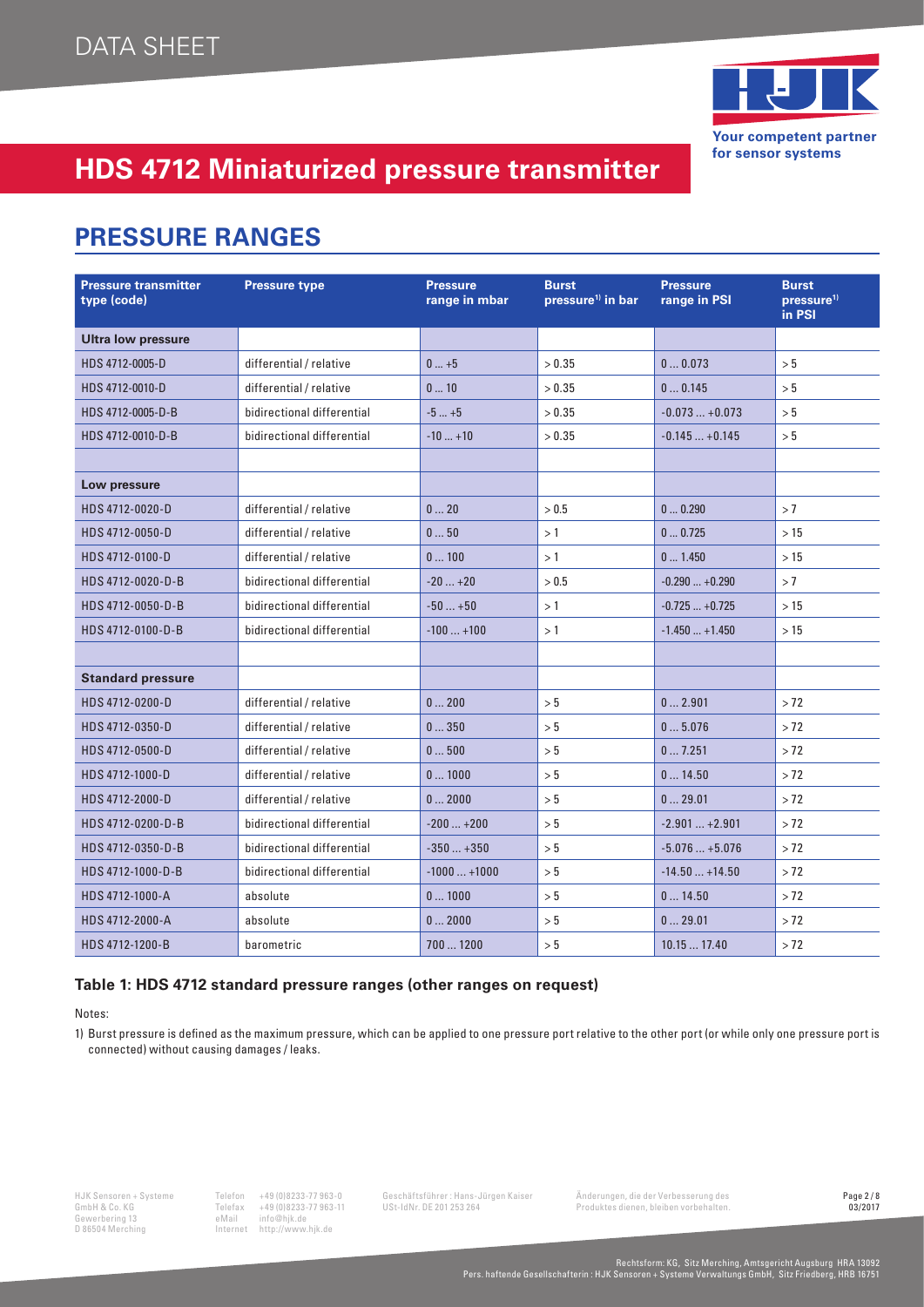

### **MAXIMUM RATINGS**

| Parameter                                  | <b>Minimum</b> | <b>Typical</b> | <b>Maximum</b> | <b>Units</b> |
|--------------------------------------------|----------------|----------------|----------------|--------------|
| Absolute maximum supply voltage: $V_{max}$ |                |                | 40             |              |
| Operating and storage temperature: T       | $-25$          |                | 85             |              |
| Common mode pressure $p_{cm}^{(1)}$        |                |                |                | bar          |

#### **Table 2: Maximum ratings**

Notes:

1) Common mode pressure is defined as the maximum pressure, which can be applied simultaneously on both pressure ports of a differential or bidirectional transmitter without causing damages, while no differential pressure is applied.

### **SPECIFICATIONS**

All parameters apply to V<sub>s</sub> = 24 V, T<sub>op</sub> = 25°C and R<sub>L</sub> = 100  $\Omega$ , unless otherwise stated.

| Parameter                                                                        | <b>Minimum</b>  | <b>Typical</b> | <b>Maximum</b> | <b>Units</b> |
|----------------------------------------------------------------------------------|-----------------|----------------|----------------|--------------|
| <b>Current loop output signal</b>                                                |                 |                |                |              |
| @ specified minimum pressure (see "pressure ranges") <sup>1)</sup>               |                 | 4              |                | mA           |
| @ specified maximum pressure (see "pressure ranges") <sup>1)</sup>               |                 | 20             |                | mA           |
| Full span output (FSO) <sup>2)</sup>                                             |                 | 16             |                | mA           |
| without pressure (only bidirectional differential types)                         |                 | 12             |                | mA           |
| Accuracy <sup>3)</sup> @ $T_{op} = 25$ °C                                        |                 |                |                |              |
| Ultra low pressure types (5, 10 mbar)                                            |                 | ±1.0           | ±1.5           | %FSO         |
| Low pressure types (20, 50, 100 mbar)                                            |                 | ±0.5           | ±1.0           | %FSO         |
| Standard pressure types ( $\geq 200$ mbar)                                       |                 | ±0.3           | ±0.5           | %FSO         |
| Overall error <sup>4)</sup> @ $T_{\text{op}}$ = -25  85°C                        |                 |                |                |              |
| Ultra low pressure types (5, 10 mbar)                                            |                 | ±1.5           | ±2.5           | %FSO         |
| Low pressure types (20, 50, 100 mbar)                                            |                 | ±1.0           | ±2.0           | %FSO         |
| Standard pressure types (≥ 200 mbar)                                             |                 | ±0.5           | ±1.0           | %FSO         |
| Long term stability                                                              |                 |                | < 0.5          | %FSO/a       |
| Nonlinearity <sup>5)</sup>                                                       | $-0.3$          | < 0.1          | 0.3            | %FSO         |
| Resolution analog output signal                                                  |                 |                | 0.05           | %FSO         |
| Supply voltage $(V_s$ to Ground)                                                 | $V_{S,min}^{6}$ | 24             | 36             | $\vee$       |
| Transmitter power consumption ( $I_{OUT}$ = 20 mA, R <sub>L</sub> = 0 $\Omega$ ) |                 |                | 0.48           | W            |
| Current limitation $I_{\text{OUT,max}}$                                          |                 |                | 22.5           | mA           |
| Protection against reverse polarity                                              |                 |                | 40             | V            |
| Response time (10%  90% rise time)                                               |                 | 2,5            | $\overline{4}$ | ms           |
| Load resistor $R_1$                                                              |                 |                | 600            | $\Omega$     |
| Dependency of $I_{\text{out}}$ on $V_s^{\gamma}$                                 |                 |                | < 0.1          | %FSO         |
| <b>Pressure Changes</b>                                                          | $10^{6}$        |                |                |              |
| Compensated operating temperature range                                          | $-25$           |                | 85             | $\circ$ C    |

Gewerbering 13<br>D 86504 Merching

GmbH A Co. Co. KG Telefax +49 (0)8233-77 963-11 USt-IdNr. DE 201 253 264 Produktes dienen, bleiben vorbehalten.<br>
eMail info@hjk.de Produktes dienen, bleiben vorbehalten.<br>
eMail info@hjk.de Produktes dienen, bleiben vorbeha D 86504 Merching Internet http://www.hjk.de

HJK Sensoren + Systeme Telefon +49 (0)8233-77 963-0 Geschäftsführer : Hans-Jürgen Kaiser Änderungen, die der Verbesserung des **Page 3/8**<br>GmbH & Co. KG – Telefax +49 (0)8233-77 963-11 USt-IdNr. DE 201 253 264 – Produktes di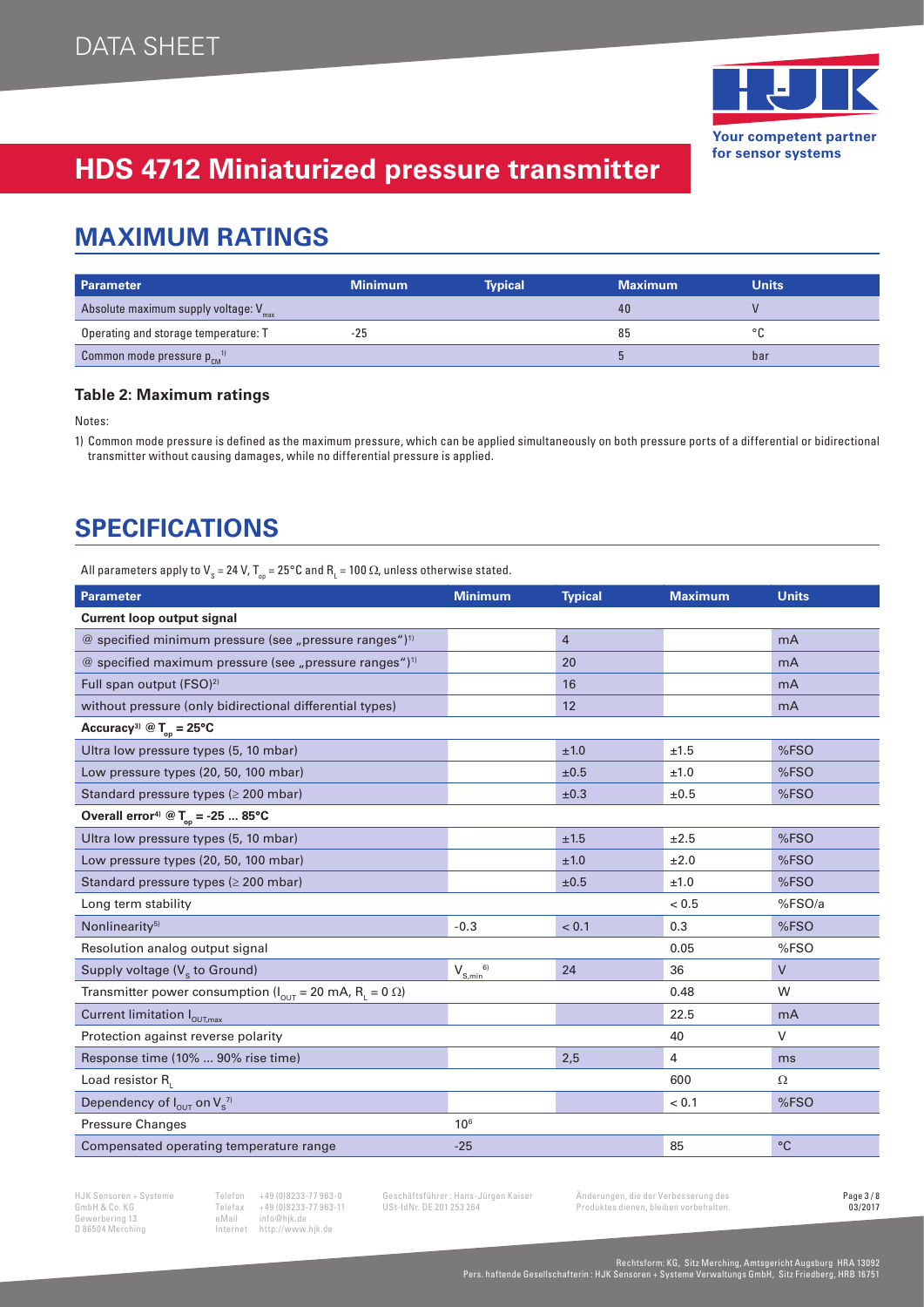

| <b>Parameter</b>                        | <b>Minimum</b>                  | <b>Typical</b> | <b>Maximum</b> | <b>Units</b> |
|-----------------------------------------|---------------------------------|----------------|----------------|--------------|
| Weight without cable                    |                                 | 20             |                | gram         |
| Media compatibility                     | See "Specification notes" 8, 9) |                |                |              |
| Protection classification <sup>10</sup> | IP67                            |                |                |              |

#### **Table 3: Specifications**

Specification notes:

- 1) Pressure ranges are specified in Table 1.
- 2) The Full Span Output (FSO) is the algebraic difference between the current loop output at the specified minimum pressure and the current loop output at the specified maximum pressure (nominal FSO = 16 mA).
- 3) The accuracy is defined as the maximum deviation of the measurement value from the ideal transfer function at room temperature (RT) in %FSO including the adjustment error (offset and span), nonlinearity, pressure hysteresis and repeatability. Nonlinearity is the measured deviation from the best fit straight line (BFSL) across the entire pressure range. Pressure hysteresis is the maximum deviation of the output value at any pressure within the specified range when the pressure is cycled to and from the specified minimum or maximum pressure. Repeatability is the maximum variation of the output value at any pressure within the specified range over 10 pressure cycles.
- 4) The overall error is defined as the maximum deviation of the measurement value from the ideal transfer function in %FSO across the entire temperature range (-25 ... 85°C).
- 5) Defined as best fit straight line (BFSL).
- 6) The minimum supply voltage V $_{\rm s,min}$  depends on the used load  $\rm R_{_L}$  and is given by V $_{\rm s,min}$  = 8 V + 20 mA  $\cdot$   $\rm R_{_L}$ .
- 7) The given value is the maximum deviation from the output voltage at V<sub>s</sub> = 24 V over the complete supply voltage range at any pressure in the specified range. It is normalized to the FSO.
- 8) Media compatibility of pressure port 1 (for a description of port 1, see Figure 3): fluids and gases non-corrosive to ceramics, silicon, Pyrex, RTV silicone rubber and Zytel PA66.
- 9) Media compatibility of pressure port 2 (for a description of port 2, see Figure 3): clean, dry gases, non-corrosive to ceramics, silicon, RTV silicone rubber, gold, tin and Zytel PA66 (alkaline or acidic liquids can destroy HDS 4712)
- 10) With tubes connected at port 1 and port 2 for differential and bidirectional differential pressure transmitters and with a tube connected at port 2 for absolute and barometric pressure transmitters.

Gewerbering 13 eMail<br>D 86504 Merching htternet

Telefax +49 (0)8233-77 963-11 USt-IdNr. DE 201 253 264 Produktes dienen, bleiben vorbehalten.<br>eMail info@hik.de D 86504 Merching Internet http://www.hjk.de

HJK Sensoren + Systeme Telefon +49 (0)8233-77 963-0 Geschäftsführer : Hans-Jürgen Kaiser Änderungen, die der Verbesserung des Page 4/8<br>GmbH & Co. KG – Telefax +49 (0)8233-77 963-11 USt-IdNr. DE 201 253 264 – Produktes dien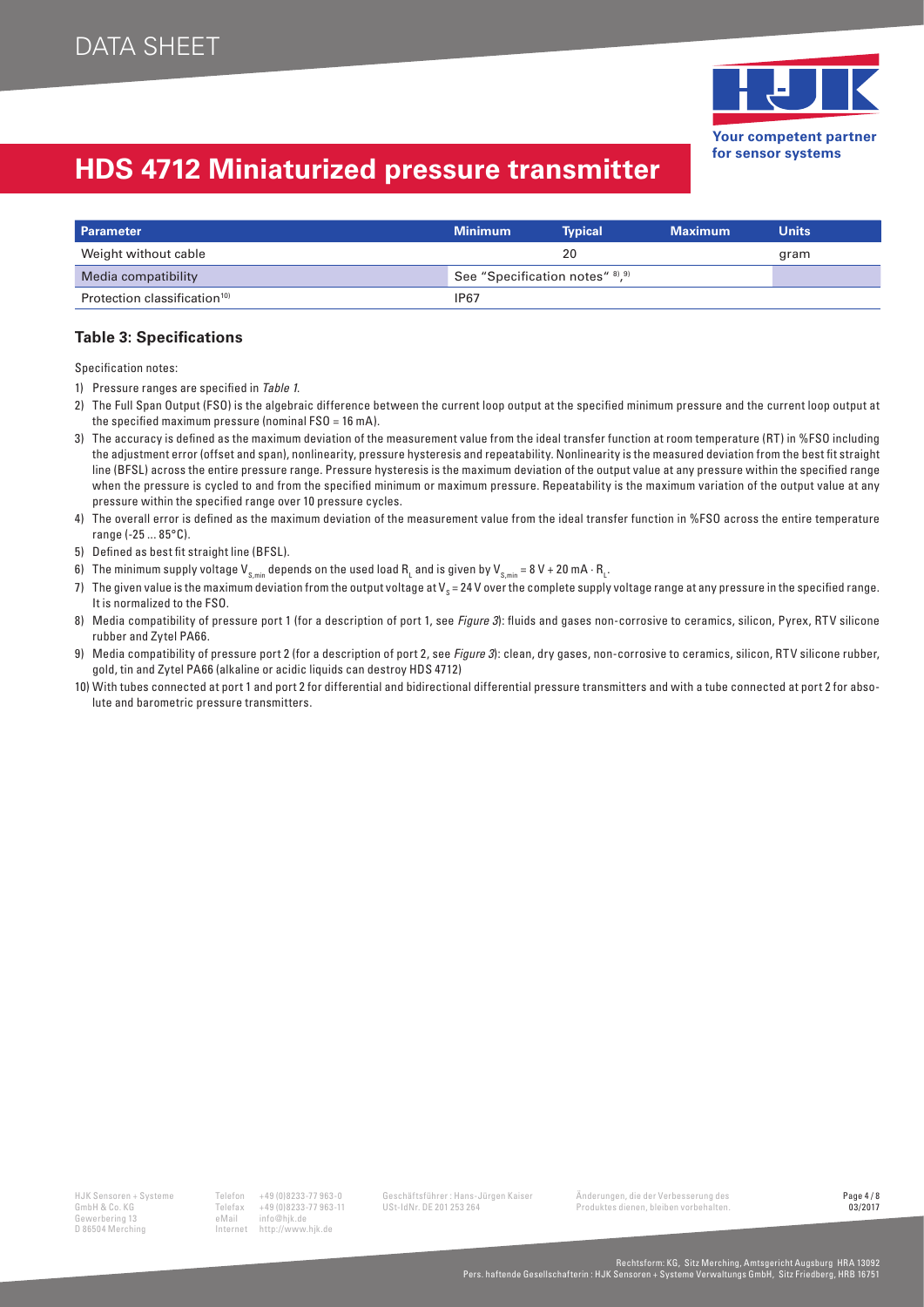

## **FUNCTIONAL DESCRIPTION**

HDS 4712 uses a piezoresistive silicon chip as sensing element and a mixed-signal integrated circuit (ASIC) for signal conditioning, which are assembled on a ceramic substrate and housed in a robust plastic package.

The physical pressure applied to the transmitter's pressure ports is measured at HDS 4712's piezoresistive pressure sensing element, where the pressure is converted into a differential voltage signal, which is almost proportional to the pressure. Using the signal conditioning ASIC this differential voltage signal is converted into a standardized analog two-wire current loop output of  $I_{\text{OUT}} = 4 ... 20 \text{ mA}.$ 

The signal conditioning is done in the following way (see Figure 1): At first the sensing element's differential voltage signal is pre-amplified and converted into a digital signal using a 14-bit A/D converter (ADC). This digitized signal is processed mathematically by the ASIC's integrated microcontroller unit. To achieve a calibrated and temperature compensated output signal the microcontroller unit uses individual correction coefficients and a mathematical correction algorithm, which are stored in the ASIC's EEPROM during HDS 4712's factory calibration process. The temperature value needed for the temperature compensation is measured directly at the piezoresistive sensing element, too. An 11-bit D/A converter (DAC) converts the corrected digital signal into a voltage signal, which is converted into a two-wire current loop output by the voltage-to-current converter.

The standardized two-wire current loop output  $I_{\text{our}} = 4$  ... 20 mA (or 12 ± 8 mA for bidirectional differential types) is a linear function of the applied pressure.<sup>1)</sup> It is independent of the applied supply voltage.



#### **Figure 1: HDS 4712's block diagram**

1) The applied pressure is the pressure difference between port 1 and port 2 for differential and bidirectional differential pressure transmitters. For relative pressure types it is the pressure difference between port 1 and ambient pressure and for absolute and barometric pressure types it is the pressure at port 2 (for the definition of ports see Figure 3).

Gewerbering 13 eMail<br>D 86504 Merching information information

Telefax +49 (0)8233-77 963-11 USt-IdNr. DE 201 253 264 Produktes dienen, bleiben vorbehalten.<br>eMail info@hik.de D 86504 Merching Internet http://www.hjk.de

HJK Sensoren + Systeme Telefon +49 (0)8233-77 963-0 Geschäftsführer : Hans-Jürgen Kaiser Änderungen, die der Verbesserung des **Page 5/8**<br>GmbH & Co. KG – Telefax +49 (0)8233-77 963-11 USt-IdNr. DE 201 253 264 – Produktes di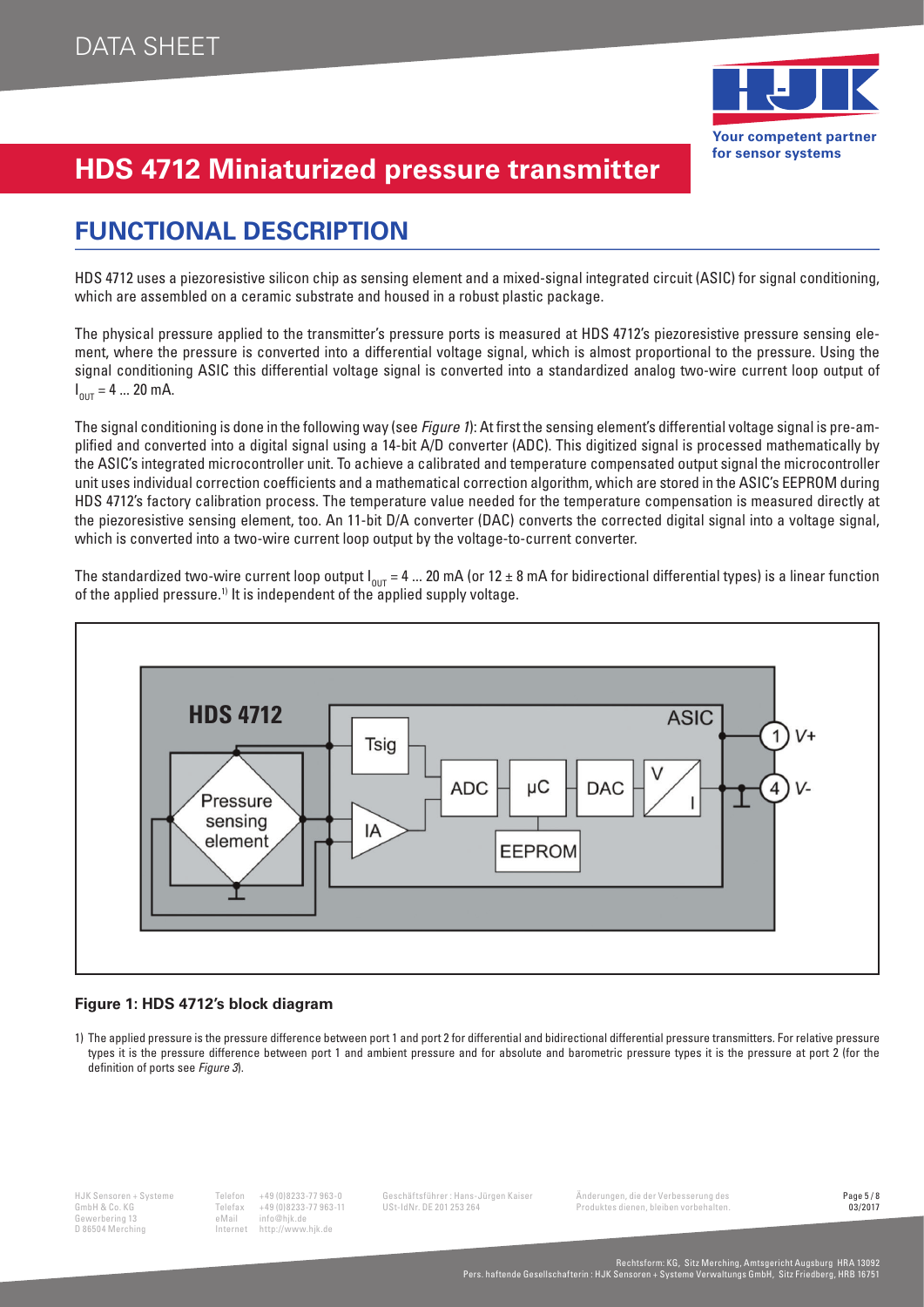

### **INITIAL OPERATION**

HDS 4712's package provides a dust- and water-tight protection and a maintenance-free lifetime. The package can be screw mounted in a fast and easy way using the two through bores (Ø 3.2 mm) at the package's edges.

The electrical connection is established using the integrated M5 circular sensor connector (for pinout see Figure 3) and a suitable cable with female M5 sensor connector (see "additional equipment"). As shown in Figure 2 pin 1  $(V+)$  is directly connected to the power supply's positive output and pin 4 (V-) is connected to Ground via a load resistor R<sub>L</sub>, which can be installed far away from the pressure transmitter. I<sub>out</sub> can be measured using the voltage drop V<sub>A</sub> over R<sub>L</sub> with I<sub>out</sub> = V<sub>A</sub> / R<sub>L</sub>.1

The required minimum supply voltage  $\sf V_{\sf s,min}$  depends on the used load  $\sf R_{\sf L}$  and is given by the following equation:

 $V_{s,min} = 8 V + 20 mA \cdot R_{L}$ 

Please take care that the power supply can provide at least 20 mA.

The pressure connection is made using the package's pressure ports (barbed hose connectors). Depending on the type of pressure transmitter and the type of measuring pressure one or two of the pressure ports are connected to the measuring media/volume. For the pressures at port 1 and port 2 (for definition of the ports see Figure 3) the following requirements have to be fulfilled, where p, is the pressure at port 1 and  $\bm{{\mathsf{p}}}_2$  is the pressure at port 2:

for differential pressure (type HDS 4712-XXXX-D): for relative / gage pressure (type HDS 4712-XXXX-D): for bidirectional differential pressure (type HDS 4712-XXXX-D-B): for absolute pressure (type HDS 4712-XXXX-A): for barometric pressure (type HDS 4712-XXXX-B):

 $p_1 > p_2$  $p_{\text{ambient,}}$   $p_1$  = measuring pressure  $>$  p<sub>2</sub> or  $p_1 < p_2$  possible  $p_{2}$  = measuring pressure  $p_{2}$  = measuring pressure

The maximum pressures (see Table 1) and the guidelines concerning media compatibility (see "Specification notes" 8) and 9)) have to be taken into account.



#### **Figure 2: Electrical connection of HDS 4712**

1) If very long cables are used to connect HDS 4712 with R<sub>L</sub> the voltage drop over the cable resistance should be taken into account for the determination of V<sub>s</sub>

Gewerbering 13 eMail<br>D 86504 Merching by The Internet

Telefax +49 (0)8233-77 963-11 USt-IdNr. DE 201 253 264 Produktes dienen, bleiben vorbehalten. Dei ben vorbehalten<br>eMail info@hik.de D 86504 Merching Internet http://www.hjk.de

HJK Sensoren + Systeme Telefon +49 (0)8233-77 963-0 Geschäftsführer : Hans-Jürgen Kaiser Änderungen, die der Verbesserung des Page 6/8<br>GmbH & Co. KG – Telefax +49 (0)8233-77 963-11 USt-IdNr. DE 201 253 264 – Produktes dien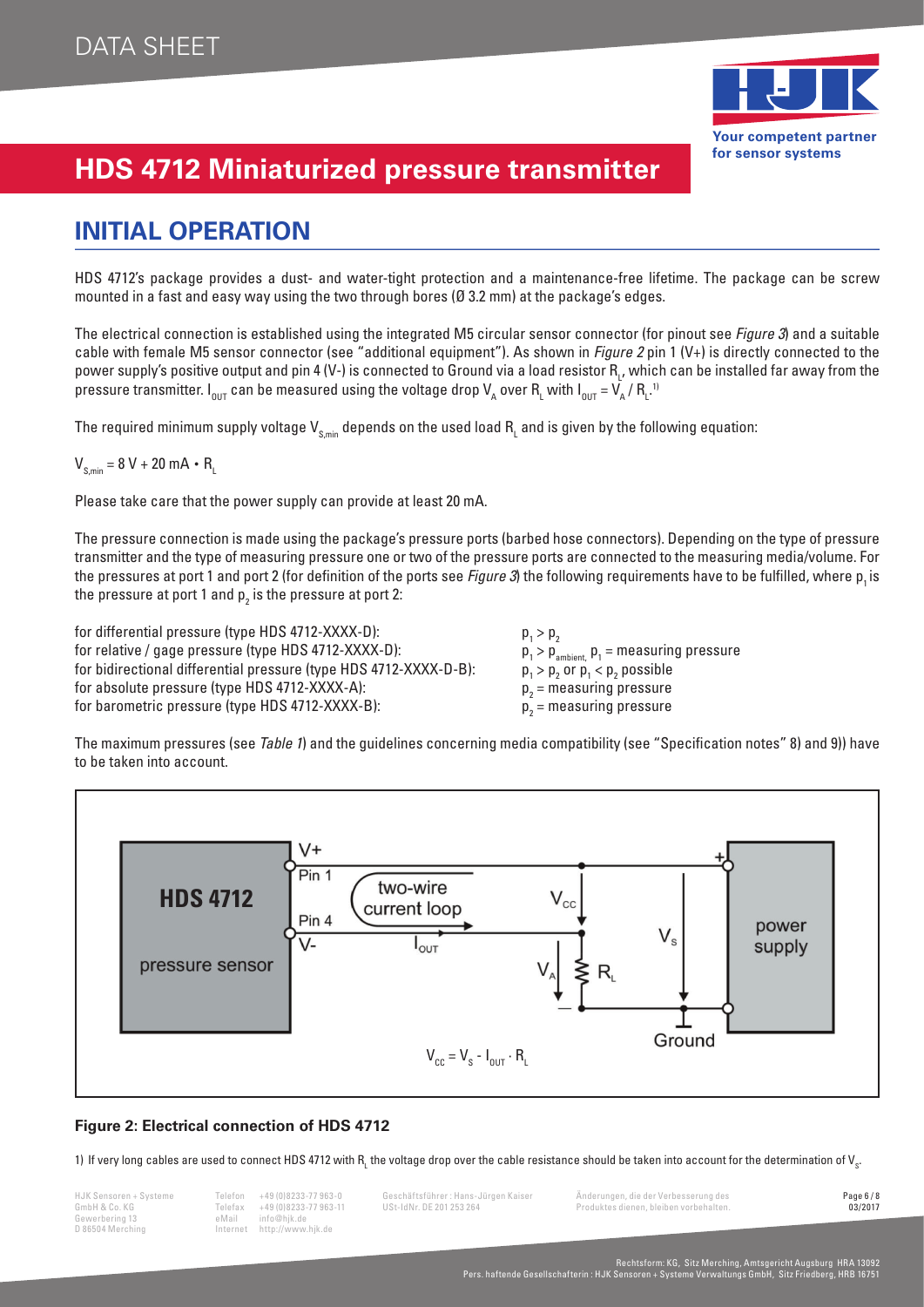

### **DIMENSIONS AND PINOUT**



#### **Figure 3: Dimensions and pinout of HDS 4712's package**

Notes:

- 1) For absolute and barometric pressure transmitters only pressure port 2 is available.
- 2) Package material is Zytel PA66.
- 3) The electrical connection is established using an M5 sensor connector series 707 from Binder GmbH.
- 4) For pressure connections HJK Sensoren + Systeme recommends a silicone tubing (inner diameter  $\alpha_{\text{in}} = 3.2$  mm, outer diameter  $\alpha_{\text{in}} = 6.4$  mm) or soft PU tubing  $(\emptyset_{1D} = 4$  mm,  $\emptyset_{1D} = 6$  mm).
- 5) If silicone tubing is used it is recommended to use hose clamps to reduce the risk of leaks at high pressure.

Gewerbering 13 eMail<br>D 86504 Merching internet

D 86504 Merching Internet http://www.hjk.de

GmbH A Co. Co. KG Telefax +49 (0)8233-77 963-11 USt-IdNr. DE 201 253 264 Produktes dienen, bleiben vorbehalten.<br>
eMail info@hik.de

HJK Sensoren + Systeme Telefon +49 (0)8233-77 963-0 Geschäftsführer : Hans-Jürgen Kaiser Änderungen, die der Verbesserung des Page 7/8<br>GmbH & Co. KG – Telefax +49 (0)8233-77 963-11 USt-IdNr. DE 201 253 264 – Produktes dien